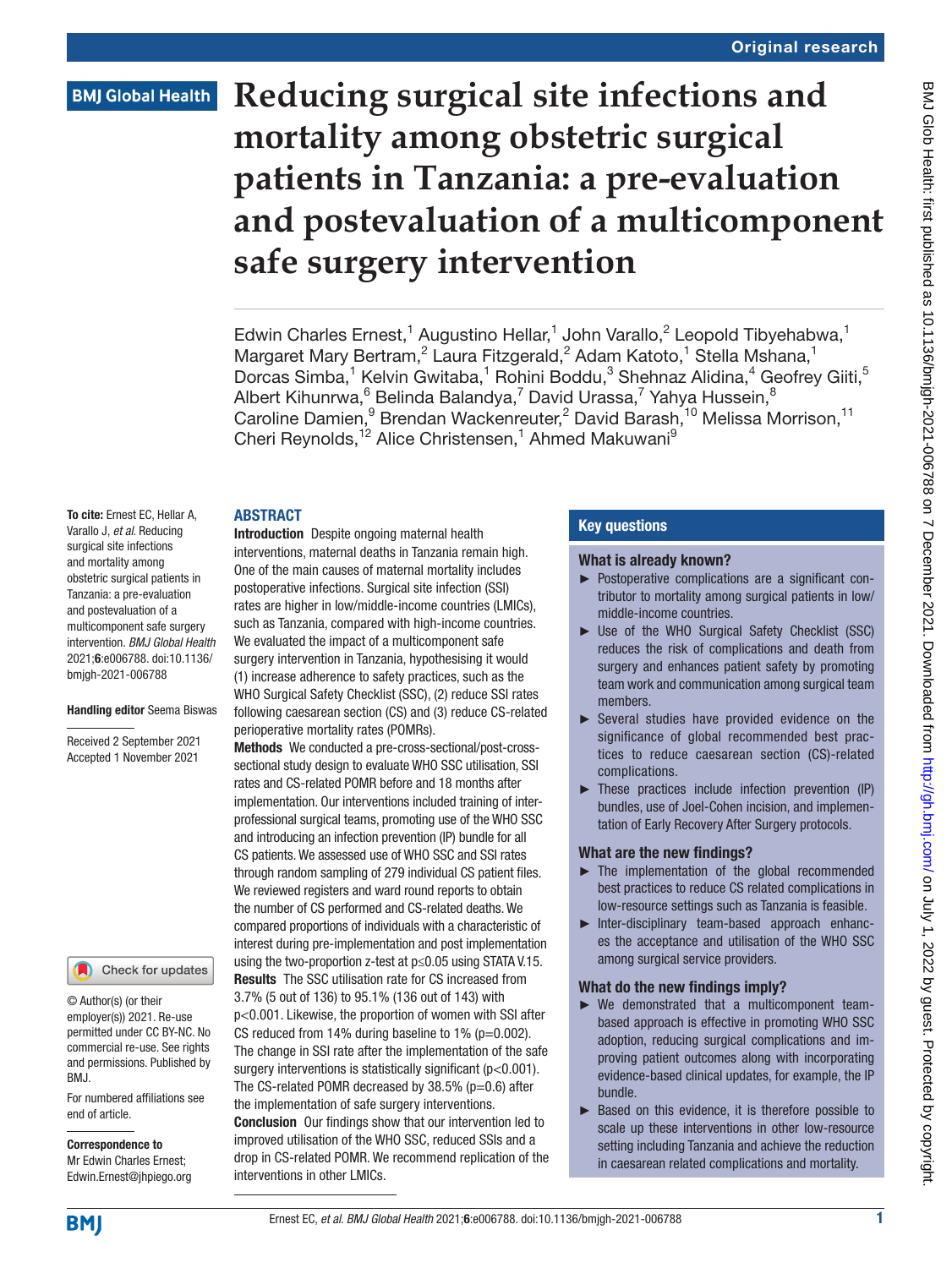#### **INTRODUCTION**

Despite ongoing maternal health interventions, the number of maternal deaths in Tanzania remains high and stagnant.<sup>1</sup> The most common causes of maternal death in Tanzania, and in low/middle-income countries (LMICs), are haemorrhage, hypertensive disorders and infec- $\frac{1}{2}$  in addition, the risk of maternal death is significantly higher among women who undergo caesarean section (CS), especially in LMICs, with the most common causes of maternal death during or after CS due to postpartum haemorrhage (32.0%), infection/sepsis (22.0%) and anaesthesia-related causes  $(14\%)$  $(14\%)$  $(14\%)$ .<sup>4</sup> Yet, timely and safe CS can prevent nearly 100000 maternal deaths worldwide each year, or approximately 30.0% of all maternal deaths.<sup>[5](#page-6-3)</sup>

Postoperative complications are a significant contributor to mortality rates among surgical patients in  $LMICs<sub>6</sub>$  $LMICs<sub>6</sub>$  $LMICs<sub>6</sub>$ <sup>6</sup> with infections occurring in up to 24.0% of cases.<sup>[7](#page-6-5)</sup> Studies in Tanzania have reported high surgical site infection (SSI) rates ranging from 21.3% to 48.0% among patients undergoing surgery, including  $CS$ <sup>8–13</sup> These rates are 5–18 times higher than rates in high-income countries.

Improving surgical outcomes in these settings is challenging due to multiple factors, including traditional hierarchies within surgical teams that lead to poor teamwork and communication, poor translation of global best practices into action in the local context, and limited use of data for action.<sup>14</sup> Poor teamwork and communication result in surgical errors and postoperative complications, thereby exerting a direct negative impact on patient outcomes.<sup>[15](#page-7-0)</sup> It is, therefore, necessary to design innovative, team-based, context-specific interventions that address both technical and non-technical aspects of care. Such interventions can have a positive impact on patient outcomes and are urgently needed to address this chal-lenge in LMICs.<sup>[14 16](#page-6-7)</sup>

We evaluated the impact of a multicomponent safe surgery intervention in Tanzania, hypothesising it would (1) increase adherence to safety practices, such as the WHO Surgical Safety Checklist (SSC), (2) reduce SSI rates following CS and (3) reduce CS-related perioperative mortality rates (POMRs).

#### **METHODS**

#### Study design

This paper describes interventions and results from a multicomponent Safe Surgery 2020 project funded by the GE Foundation/ELMA Philanthropies and implemented in two regions, Kagera and Mara, in the Lake Zone of Tanzania. The project was implemented in 30 facilities providing Comprehensive Emergency Obstetric and Neonatal Care (CEmONC) services, from January 2018 to December 2020. A pre-cross-sectional/postcross-sectional study design was used to evaluate WHO SSC utilisation (adherence to each step of the 3-phase tool), SSI rates and CS-related POMR using quantitative

analysis before the intervention and, again, 18 months after implementation of the safe surgery interventions.

#### Study interventions

Our safe CS package of interventions included interprofessional surgical team training, promoting the adoption and use of the WHO SSC, and introducing the use of an infection prevention (IP) bundle for all CS patients (appropriate antibiotic prophylaxis, vaginal cleansing with povidone iodine immediately before CS and proper abdominal skin preparation).<sup>17</sup> The SSC was adopted specifically for CS and included the three components of the IP bundle. Neither the CS patients paid for the IP bundle nor the surgical team members were paid for providing IP bundle, as it was integrated to regular CS service provision. In addition, the facilities received regular ongoing blended (onsite and virtual) mentorship by interprofessional mentors, developed quality improvement action plans, and received registers, dashboards and coaching to strengthen data use at facility level.

We did not improve the record keeping prior to the study. However, the intervention itself did include a component of data strengthening and data use, and did improve data quality and reporting. Inter-disciplinary mentors were recruited from trained surgical providers at zonal referral hospital (Bugando Medical Centre), regional referral hospitals, some district hospitals and high-volume health centres. They received mentorship training, including how to conduct onsite mentorship visits, how to facilitate virtual mentorship sessions, and collect data on SSC use, diagnose and report SSIs and POMR. After receiving training, mentors provided quarterly onsite and remote mentorship support to ensure that knowledge and skills are transferred and maintained and service provision was properly documented in respective monitoring and evaluation tools. Mentors reinforced use of the SSC and coached all available surgical team members, including those who did not attend the training, on correct use of SSC and documentation. Mentors also reinforced clinical skills on the diagnosis, treatment of surgical complications, and reporting of SSIs and perioperative mortality. They also assessed the WHO SSC compliance and management of SSIs through direct observation and review of patient files to re-enforce the SSC use and appropriate reporting of SSIs. The intervention used routinely collected service and monitoring data, including data from (1) self-reported data entered into theatre registers by service providers and (2) audits of patient files and (3) direct observations of procedures conducted by the mentors.

The surgical teams received a 5-day training on leadership skills, focusing on patient safety, teamwork and communication, and a subsequent clinical training focusing on evidence-based updates on surgical skills (e.g., the Joel-Cohen incision), the use of the IP bundle (described in detail below) and simulation training on proper use of the SSC. The skills gained during these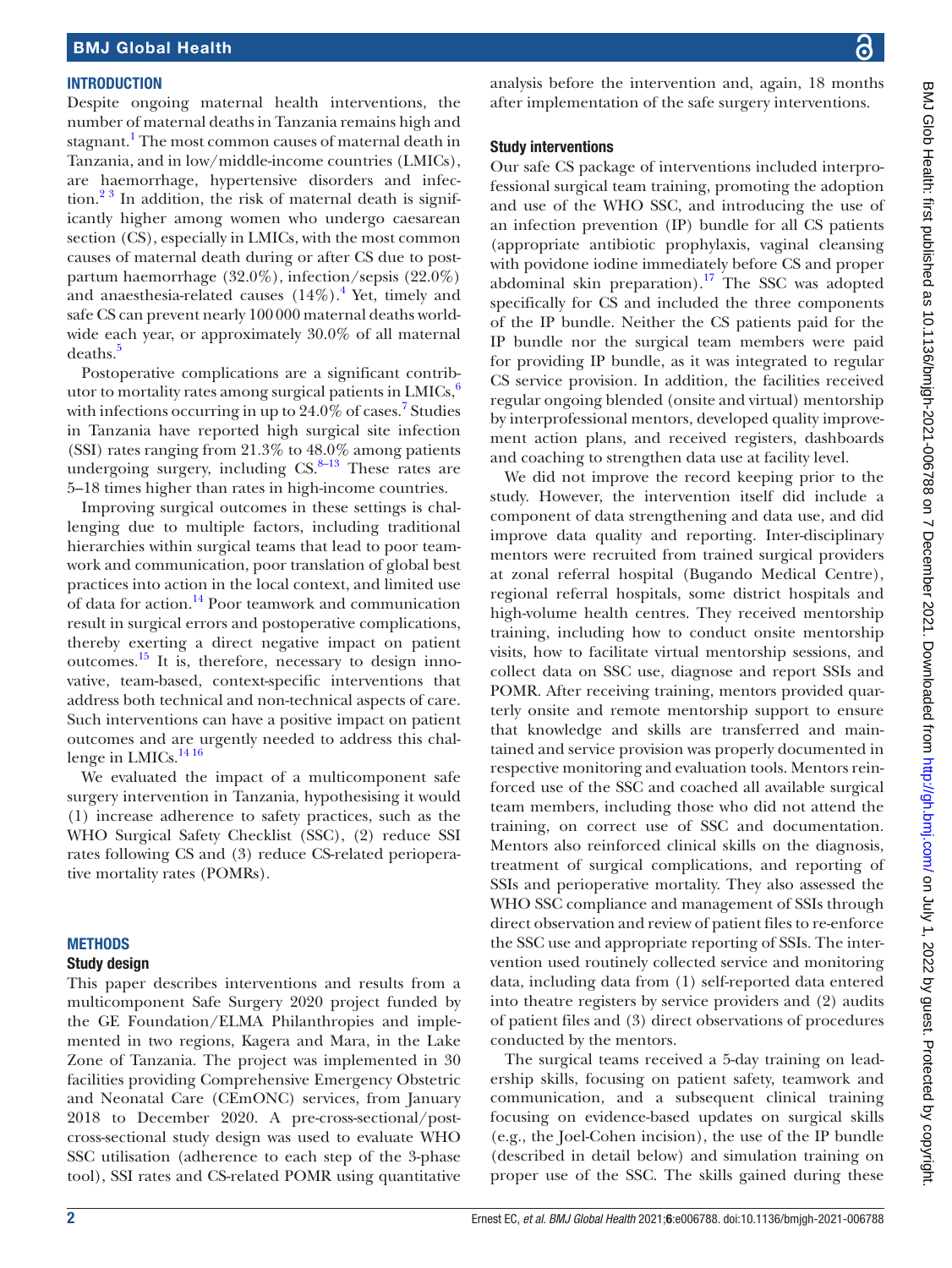trainings were reinforced during onsite visits and virtual mentorship sessions.

The IP bundle for CS, which has been shown to improve surgical outcomes elsewhere, $\frac{18}{18}$  was implemented in this project. This bundle included use of appropriate antibiotic prophylaxis 15–60min before surgery (antibiotic choice according to national protocols), vaginal cleansing with povidone iodine for 30 s immediately before CS for women in labour or with ruptured membranes, and proper abdominal skin preparation with alcohol-based antiseptic solution or povidone iodine (based on availability). All women undergoing CS received this IP bundle as per standard operating procedure.

During clinical training and subsequent ongoing mentorship, surgical teams were trained on the use of surgical techniques that have been shown to reduce the risk of postoperative complications and speed recovery, such as the Joel-Cohen Incision $19$  and implementation of Early Recovery After Surgery (ERAS) protocols.<sup>[20 21](#page-7-4)</sup> In each health facility, six surgical team members (including the surgeon, assistant surgeon, anaesthetist, theatre nurse, postnatal ward nurse and midwife) were trained together on the project interventions.

This paper describes the impact of the safe surgery intervention in improving surgical outcomes in 30 health facilities in the Lake Zone of Tanzania. Our study addressed three hypotheses around the change that would occur following implementation of the safe CS: (1) increase adherence to safety practices, such as the WHO SSC, (2) reduce SSI rates following CS and (3) reduce CS-related POMR

We present the results prior to and after 18 months of implementation of the interventions described in this study.

## Study setting

The study was administered to surgical teams in 30 out of the 40 health facilities (15 health facilities in each region) in Kagera and Mara regions in Tanzania that were providing CEmONC services. The 10 remaining facilities were excluded in this study because they received a more comprehensive intervention package and are the subject of a separate evaluation. The surgical teams in these 30 facilities attended the clinical and leadership trainings as described above. The health facilities are located in both urban and rural settings and are at multiple levels of the health system, including regional referral hospitals, district hospitals, designated district hospitals and health centres. In each facility, six members of the surgical team: surgeon, assistant surgeon, theatre nurse, anaesthetist, labour ward nurse and postnatal ward nurse, were trained together on the evidence-based clinical package, including the proper use of the SSC and IP bundle. The teams were then supported by trained mentors with every other month in-person visits to ensure adherence to the intervention package.

## Study population, sample size and selection

We collected data from individual patient files of women who received CS services and the paper-based registers where surgeries and respective surgical outcomes were recorded. The patient files and ward round notes were used to obtain the SSC utilisation rates and SSI rates. The paper-based registers were used capture to CS volume and CS-related maternal deaths.

A total of 1239 and 3033 CS were recorded in the operating theatre (OT) register during the baseline and 18 months after implementation respectively each for a period of 3months.

This study was part of the larger study where a convenient sample of 20 patient files per site were randomly sampled for both the pre and post, 5 of which are relevant to the CS analysis of this paper. To sample the CS files, the list of all CS clients was obtained from the OT register, and assigned a consecutive number from 1 to N. With the use of random number tables, the four to five CS patient files were sampled per site depending on availability of the files. We randomly sampled 279 CS patient files (136 and 143 for baseline and end line, respectively), representing 4–5 CS patients' files from each facility. The files for women undergoing CS services and postoperative care were reviewed to determine the rates of SSC utilisation, SSI and CS-related mortality.

The diagnosis of SSIs was made by physicians, who were specifically trained on using the Centers for Disease Control and Prevention's (CDC) SSI definition.<sup>22</sup> The physician reviewed the clinical notes that were recorded in the CS patient files during the pre-implementation and post implementation, and made diagnoses based on when the information provided met CDC's criteria. We assessed the presence or absence of SSI for the period of the post-op (surgery) days up to the time the patient was discharged from the health facility.

We reviewed the OT register, where the CS surgeries are recorded routinely, to obtain the aggregate number of CS performed from January to March 2018 (preimplementation) and from September to November 2019 (post implementation).

We reviewed the inpatient register and ward round reports to obtain the number of CS-related deaths for the period of January to March 2018 and September to November 2019. This study has been reviewed and received Non-Human Subject Research Determination notice.

# Data analysis

To understand the changes in SSC utilisation rates, SSI rates, CS-related POMR for the 3months during the preimplementation and post implementation of the interventions, we compared the proportions of individuals with a characteristic of interest during pre-implementation against the proportion of individuals with same variable post implementation. The variables of interest are categorical (WHO SSC utilisation, SSI rate, and CS-related POMR).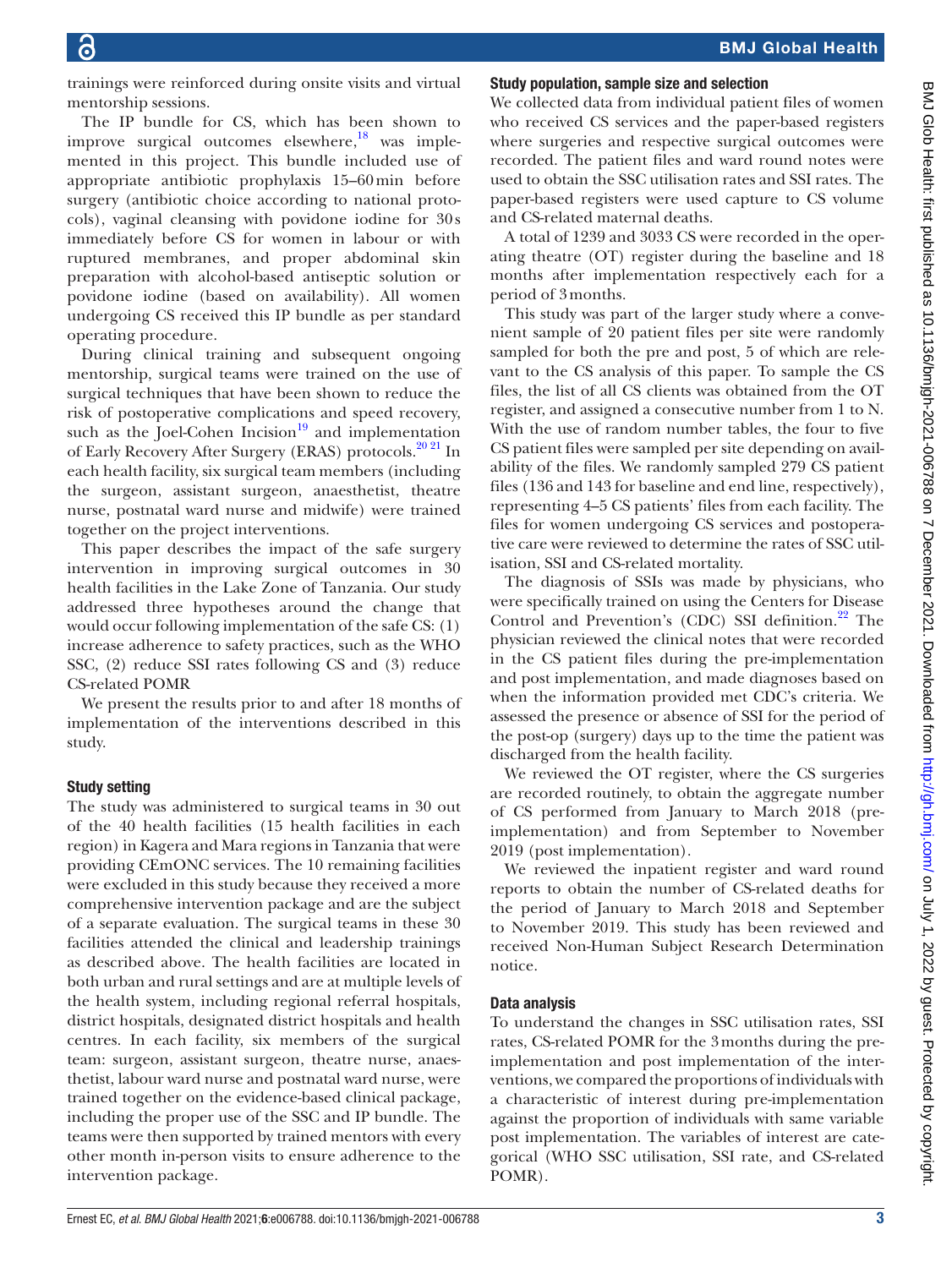The null hypothesis Ho, was that the pre-implementation and post implementation proportions of the characteristic of interest are the same for each of the categorical variables, meaning the difference was equal to zero. We compared the proportions of individuals with a characteristic of interest during pre-implementation against the post implementation using the two-proportion z-test at p≤0.05 using STATA V.15.

## Definition of study outcomes

## WHO SSC utilisation rate

- ► Proportion of CS where the WHO's SSC was correctly completed and filed in the patient file.
	- Numerator: number of CS where the SSC was correctly completed in the reporting period
	- Denominator: total number of CS in the reporting period

## SSI rate

- ► Proportion of all CS patient files with a postoperative SSI within 30 days of operation, diagnosed during hospitalisation.
	- Numerator: number of SSIs diagnosed for all CS sampled files, in the reporting period.
	- Denominator: total number of CS patient files randomly sampled in the reporting period

## CS-related POMR

- ► Proportion of all CS leading to in-hospital deaths among patients, within 30 days of the index procedure.
	- Numerator: total number of perioperative deaths (intraoperative and postoperative deaths (regardless of cause) in the reporting period.
	- Denominator: total number of CS performed in the reporting period.

## Patient and public involvement

By design, the multicomponent safe surgery project was implementation research, which applied the theoretical knowledge and conceptual skills around safe CS and used existing data from the literature to develop the research questions. The research questions were informed by the processes of safe CS implementation and the results of implementation, including how to introduce potential solutions into a health system, and how to scale and sustain them. The intent was to understand what, why and how the multicomponent safe surgery interventions work in LMIC settings such as Tanzania and to test approaches to improve patient safety and surgical outcomes.

The study did not involve the patients in the design, recruitment or conduct of the study.

The study used secondary data analysis, by reviewing and analysing the CS data for WHO SSC utilisation and postoperative outcomes and complications that were routinely collected by healthcare providers while providing services in their facility.

The safe surgery project held a series of information dissemination meetings in Tanzania when the study results were available. Various stakeholders, including the

#### <span id="page-3-0"></span>Table 1 Facility characteristics

|                                               | Number of facilities Percentage |      |
|-----------------------------------------------|---------------------------------|------|
| <b>Facility level</b>                         |                                 |      |
| Health centre                                 | 16                              | 53.3 |
| <b>District Hospital</b>                      | 14                              | 46.7 |
| Average caesarean section volume per<br>month |                                 |      |
| < 20                                          | $\overline{7}$                  | 23.3 |
| $20 - 50$                                     | 10                              | 33.3 |
| >50                                           | 13                              | 43.3 |
| Number of beds                                |                                 |      |
| < 50                                          | 14                              | 46.6 |
| 50-100                                        | 8                               | 26.7 |
| >100                                          | 8                               | 26.7 |
| Ownership                                     |                                 |      |
| <b>Public</b>                                 | 15                              | 50.0 |
| Faith based organisation (FBO)                | 14                              | 46.6 |
| Private                                       | 1                               | 3.4  |

health facility surgical teams, health facility staff, members of the Surgical Societies, Ministry of Health, Presidents Office, Regional Authority and Local Government and other relevant health professionals and community stakeholders, were involved. We will also widely disseminate the results at regional and global conferences.

If accepted for publication, we intend to more widely disseminate the study results to the global safe surgery community and other key stakeholders via regional and global conferences, as well as through webinars and community of practice platforms. This study will provide rigorous evidence to the global surgical community about the effectiveness of the multicomponent safe surgery intervention approach to improving surgical care quality. If successful, patients and other stakeholders could benefit from a quality improvement method that could improve surgical outcomes in Tanzania' Lake Zone region and other regions with similar contexts.

## RESULTS

## Health facilities characteristics

The bed capacity of the CEmONC facilities that implemented the project ranged from 15 to 200. The CS volume ranged from 3 to 60 CS monthly. The facilities had maximum of two operating rooms. Further description of the facilities is provided in [table](#page-3-0) 1.

## Changes in the utilisation rate of the SSC

The SSC utilisation rate among the women undergoing CS increased from 5 out of 136 (3.7%) during the preimplementation period (January–March 2018) to 136 out of 143 (95.1%) after implementation of the leadership and safe CS trainings. The results show there was an improvement in the utilisation of the SSC for both Kagera and Mara regions. In Mara Region, the utilisation improved from 1.6% during baseline to 92.9%. In Kagera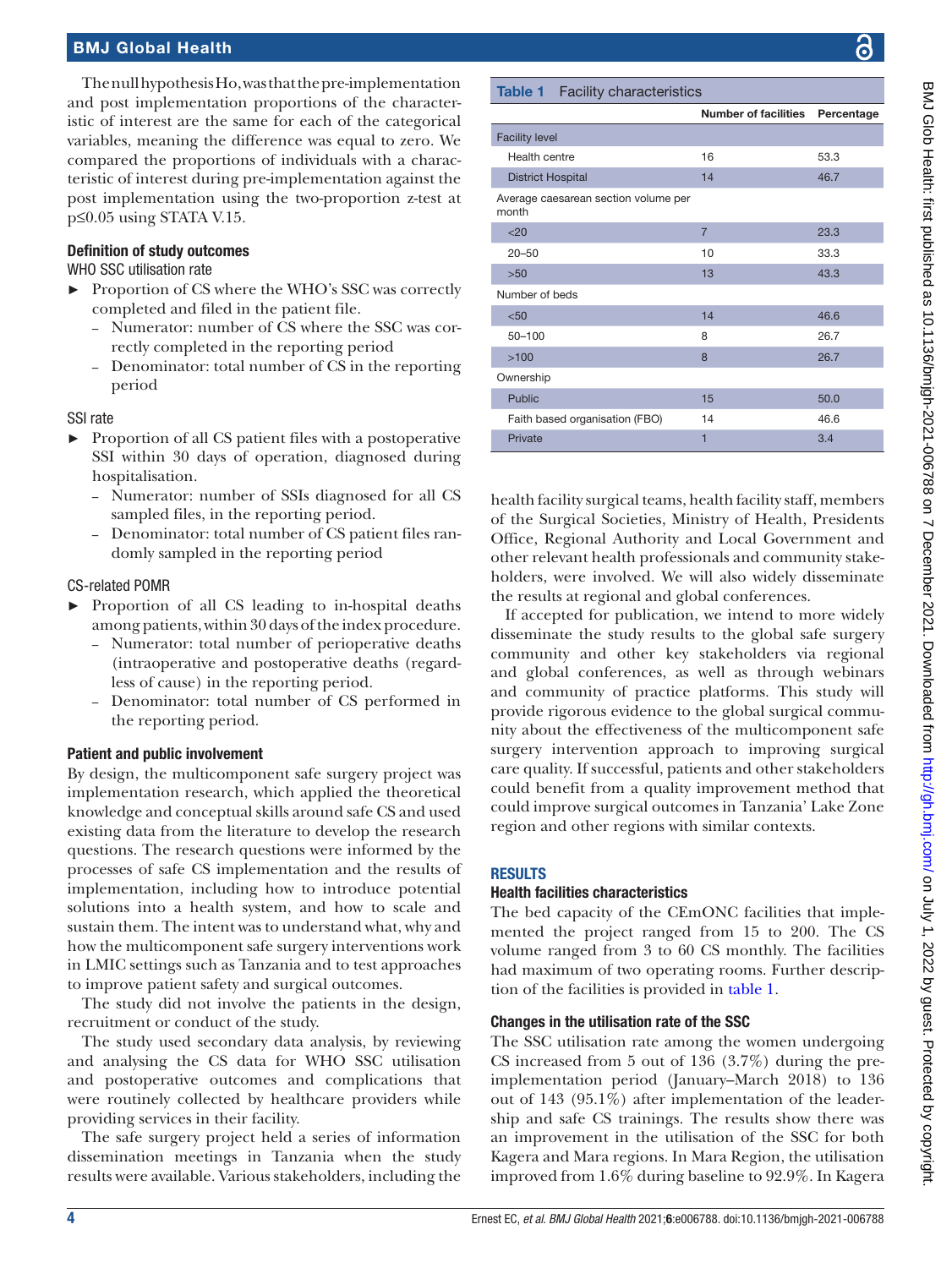<span id="page-4-0"></span>

|          | <b>Table 2</b> Per cent of caesarean section in which the |
|----------|-----------------------------------------------------------|
|          | Surgical Safety Checklist was used, by region and type of |
| facility |                                                           |

|                  | <b>Pre-implementation</b><br>(January-March 2018) |               | <b>Post implementation</b><br>(September-<br>November 2019) |               |         |
|------------------|---------------------------------------------------|---------------|-------------------------------------------------------------|---------------|---------|
|                  | n                                                 | $\frac{0}{0}$ | n                                                           | $\frac{0}{0}$ | P value |
| Region           |                                                   |               |                                                             |               |         |
| Mara             |                                                   | 1.6           | 65                                                          | 92.9          | < 0.001 |
| Kagera           | $\overline{4}$                                    | 5.4           | 71                                                          | 97.3          | < 0.001 |
| Type of facility |                                                   |               |                                                             |               |         |
| Hospital         | 4                                                 | 5.3           | 66                                                          | 95.7          | < 0.001 |
| Health centres   | $\overline{1}$                                    | 1.6           | 70                                                          | 94.6          | < 0.001 |

Data source: C-section files.

region, the SSC utilisation increased from 5.4% during baseline to 97.3% after the project implementation. The improvement is statistically significant with a p value <0.001 across the regions and health facilities ([table](#page-4-0) 2).

The SSC utilisation rate was higher in Kagera, 97.3% as compared with Mara region, 92.9%. Similarly, the improvement in the utilisation of the SSC was observed in both health centres and hospitals almost equally (85.7% vs 88.6%).

#### Changes in the proportion of women who had SSIs following **CS**

The proportion of women with SSIs after CS reduced from 13.9% during baseline to 0.7% after the implementation of safe CS interventions ([table](#page-4-1) 3). The SSI rates were higher in Mara region (16.1%) during baseline as compared with 12.2% in Kagera region ([table](#page-4-1) 3). The changes in SSI rate after the implementation of the safe surgery interventions is statistically significant in both health centres and hospitals (p=0.006 for health centres and p<0.001 for hospitals).

## Changes in CS-related POMR

The CS-related POMR decreased by 38.5% over the 18 months of implementation of the safe CS project, decreasing from  $0.16\%$  (2 out of 1239) to  $0.1\%$  (3 out

<span id="page-4-1"></span>

| <b>Table 3</b> Per cent of caesarean section with surgical site<br>infection after C-section during pre-implementation and<br>post implementation period, by region and by type of facility |                                                   |               |                                                             |               |            |  |
|---------------------------------------------------------------------------------------------------------------------------------------------------------------------------------------------|---------------------------------------------------|---------------|-------------------------------------------------------------|---------------|------------|--|
|                                                                                                                                                                                             | <b>Pre-implementation</b><br>(January-March 2018) |               | <b>Post implementation</b><br>(September-<br>November 2019) |               | P<br>value |  |
|                                                                                                                                                                                             | n                                                 | $\frac{0}{0}$ | n                                                           | $\frac{0}{0}$ |            |  |
| Region                                                                                                                                                                                      |                                                   |               |                                                             |               |            |  |
| Mara                                                                                                                                                                                        | 10                                                | 16.1          | 1                                                           | 1.4           | 0.002      |  |
| Kagera                                                                                                                                                                                      | 9                                                 | 12.2          | $\Omega$                                                    | 0.0           | 0.002      |  |
| Type of facility                                                                                                                                                                            |                                                   |               |                                                             |               |            |  |
| Hospital                                                                                                                                                                                    | 11                                                | 14.7          | $\Omega$                                                    | 0.0           | 0.001      |  |
| Health centre                                                                                                                                                                               | 8                                                 | 13.1          | 1                                                           | 1.4           | 0.006      |  |

Data source: C-section files.

<span id="page-4-2"></span>Table 4 Per cent change in caesarean section-related perioperative mortality rate during pre-implementation and 18 months post implementation of the interventions, by region and by type of facility

| $\sim$                                               |               |                                                     |               |       |  |
|------------------------------------------------------|---------------|-----------------------------------------------------|---------------|-------|--|
| <b>Pre-implementation</b><br>(January-March<br>2018) |               | Post implementation<br>(September-November<br>2019) |               | Р     |  |
| n                                                    | $\frac{0}{0}$ | n                                                   | $\frac{0}{0}$ | value |  |
|                                                      |               |                                                     |               |       |  |
|                                                      | 0.3           | $\overline{2}$                                      | 0.2           | 0.7   |  |
|                                                      | 0.11          | ٦                                                   | 0.05          | 0.56  |  |
|                                                      |               |                                                     |               |       |  |
| $\overline{2}$                                       | 0.2           | $\Omega$                                            | 0.0           |       |  |
| O                                                    | 0.0           | 3                                                   | 0.4           |       |  |
|                                                      |               |                                                     |               |       |  |

Data source: paper-based registers.

of 3,033) after the project implementation. However, the changes in the proportion of CS-related deaths are not statistically significant (p=0.6).

In Mara region, the CS-related POMR decreased by a third, dropping from 0.3% (1 out of 336) during the preimplementation period (January–March 2018) to 0.2% (2 out of 1076) after 18 months of safe surgery project implementation (September–November 2019). In Kagera region, the CS-related mortality rate has halved (0.11 vs 0.05) when comparing the pre-implementation (1 out of 903) against the 18 months after implementation of the project (1 out of 1957). However, the results are not statistically significant (p=0.56), see [table](#page-4-2) 4.

# **DISCUSSION**

Our findings revealed that after 18 months of implementing the safe CS project interventions in the 30 CEmONC health facilities in the Lake Zone of Tanzania, there was a significant increase in the use of the SSC. The adoption and adherence to the SSC in this project provides further evidence that it is feasible to introduce patient safety concepts and tools, such as the SSC, even in LMICs that may have limited resources.<sup>23</sup>

The SSC utilisation rate in this evaluation was quite high, at 95.1%, and this was higher than that found in Ethiopia or Uganda (39.7% and 80.0%, respectively), which represent similar LMIC settings. $^{24\,25}$  These results from our 30 facilities are comparable with the results from the International Surgical Outcome study where the SSC was used in  $89.9\%$  of surgical patients.<sup>[17](#page-7-1)</sup> We triangulated these results with routine data from the same facilities which also revealed a checklist utilisation rate of above  $90.0\%$ .<sup>26</sup> There was minimal variation in checklist use between hospitals and health centres, suggesting that health facility size did not significantly affect the adoption and utilisation of the SSC in the Lake Zone. These findings also show that the goal of promoting SSC use for patient safety at the facility level, as stipulated in the 2018 Tanzania National Surgical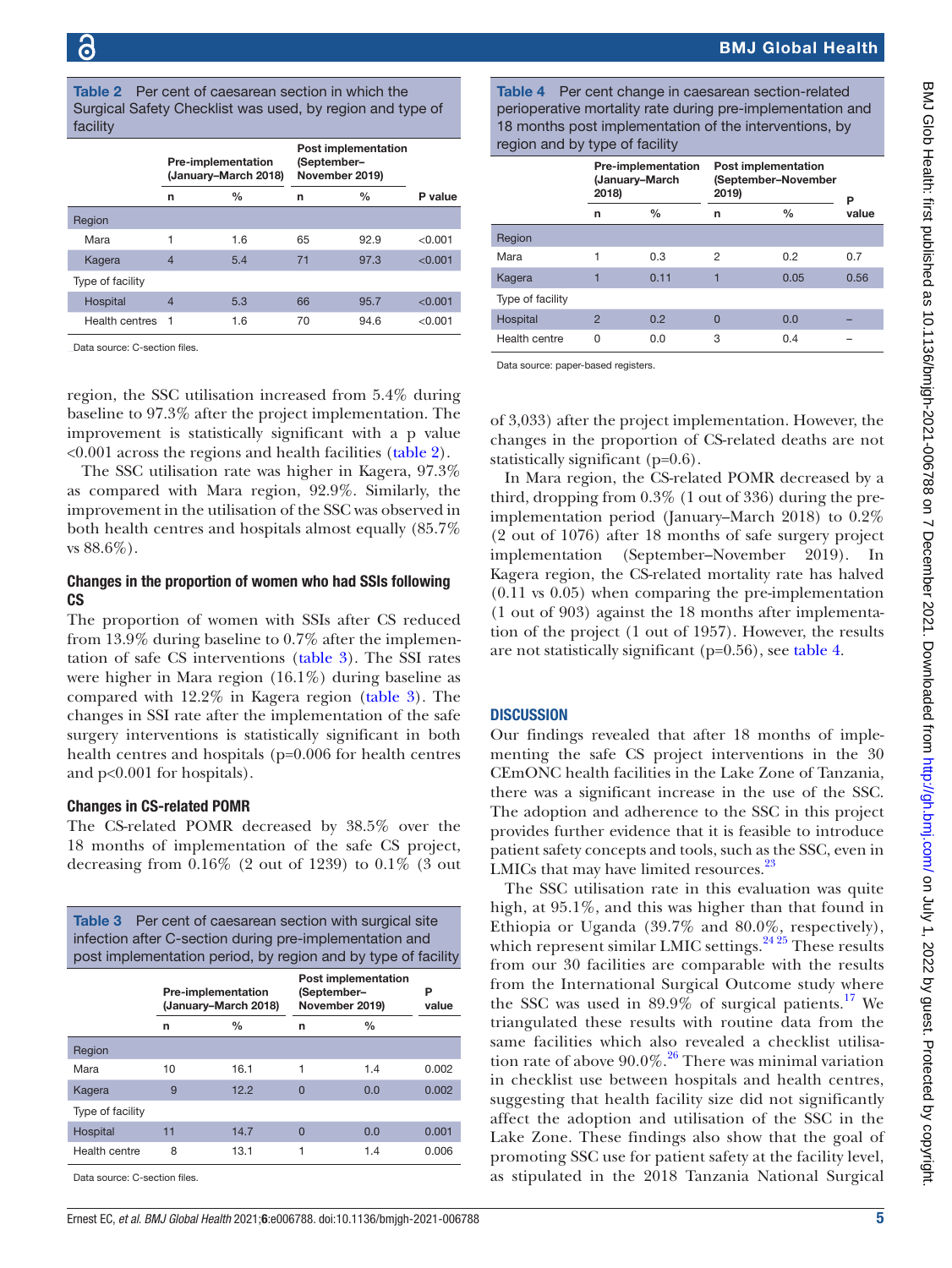Obstetric and Anesthesia Plan (NSOAP), can realistically be achieved and scaled up across other regions in the country. $27$ 

SSIs cause significant morbidity and mortality globally, and particularly in LMICs. These complications, despite being common, are often preventable. In this study, the SSI rate at baseline, before the intervention started, was 13.9%. This rate is similar to that reported by Mpogoro *et al* in a Lake Zone Referral Facility.<sup>28</sup> Higher rates have been reported elsewhere in Tanzania.<sup>29</sup> After 18 months of safe CS project implementation, this rate was markedly reduced to  $0.7\%$  (a reduction of  $94.9\%$ ) with (p<0.001), showing that the interventions, including adopting the SSC to include the IP bundle and the updates on surgical technique, had a dramatic improvement in infectionrelated outcomes.

Our results also show a 38.5% reduction in CS-related POMR in the study facilities. Although not statistically significant, these results show the potential impact of the safe CS interventions in reducing mortality related to surgical complications. Our findings are comparable with other studies reported elsewhere. Haynes *et al* documented a reduction in mortality rate from 1.5% to  $0.8\%$  in a global review of WHO SSC implementation.<sup>[30](#page-7-12)</sup> Similar to our findings, a decline of mortality by 47.0% was reported in Brazilian Federal District.<sup>[31](#page-7-13)</sup>

We believe that the significant decrease in the SSI and mortality rates resulted from the safe CS multicomponent clinical intervention implemented in this study. In addition to promoting use of the SSC to enhance patient safety and reduce errors, the project also introduced use of the IP bundle for CS, surgical skills updates and ERAS. Several studies have documented the evidence on the impact of the IP bundle for CS in reducing perioperative complications.<sup>[18 32 33](#page-7-2)</sup> Literature on role of the IP bundle on reducing post CS SSIs in Tanzania is non-existent. Most facilities do not implement the evidence-based practices described in this paper as a package of intervention, as we did in this study. We found only one study that highlighted the role of instituting an Antimicrobial Stewardship Programme in a regional referral hospital that resulted into SSI rate reduction.<sup>[11](#page-6-8)</sup>

Our study demonstrates that the evidence-based clinical practices demonstrated in various studies globally, can be implemented locally in Tanzania to improve patient outcomes. For example, antibiotic prophylaxis which is recommended for CS patients by  $WHO^{34}$  and shown to be very effective in reducing post-CS infections in real settings $^{35\,36}$  is not routinely used in most facilities. Before this study, none of the project facilities practiced vaginal cleansing for women undergoing CS despite evidence of its effectiveness as recommended by WHO and documented in literature.<sup>37-39</sup>

This study affirms the findings and recommendations by Chu *et al*<sup>40</sup> who assessed operative mortality in resource limited settings, and recommended implementation of surgical quality improvement programmes so as to improve patient outcomes.

## **CONCLUSION**

It is evident the multicomponent safe surgery intervention has resulted into increased utilisation of the WHO in LMICs such as Tanzania. Despite the clear global evidence on use of the SSC in improving patient safety, its uptake at the moment, especially in LMICs has been very slow. This study provided evidence on the feasibility and best approach to use in adopting this tool in settings similar to our study facilities.

Additionally, the remarkable reduction in postoperative surgical complications provides further evidence on the impact of global best practices in reducing surgical infections in the clinical settings as evidenced by the results presented in this study.

Finally, we were able to show a reduction in the CSrelated POMR, though the results are not statistically significant, demonstrating how the safe surgery interventions contributed to the improved safety and quality of surgery in these settings.

We recommend scale-up of such interventions countrywide to improve surgical outcomes among obstetric and other surgical patients, as outlined in the Tanzania NSOAP.

#### Implication for policy makers

This study provides tangible evidence to donors, funders and policy makers on the need to invest in well-designed surgical interventions as part of Universal Health Coverage and contribute to achieving the Sustainable Development Goals by 2030.<sup>[41](#page-7-18)</sup>

It is prudent for national and subnational ministries/ local governments to consider planning and budgeting for such interventions to ensure safety of surgical procedures in all health facilities that provide surgical care. Based on this evidence, some of these interventions such as use of the WHO SSC should be supported by ministry guidelines as a mandatory standard across all health facilities, rather than being left as optional for facilities to adopt or not. This could be included as the key performance indicator for surgical services as part of the national monitoring systems. It is not just about having the SSC, it is about implementation and how this safe CS intervention supports and enables that team-based implementation.

Such a shift in the paradigm is needed for successful implementation of safe surgery interventions and should be accompanied by inclusion of inter-disciplinary teams of providers and the necessary mentorship support to achieve the intended results.

Promising innovations, such as this multi-component safe surgery/safe CS intervention, can in the longer term, contribute to the reduction of mortalities related to surgery including maternal mortality.

## Study limitations

The SSI rates may have been underestimated as the CS patients were discharged within three to 7days postsurgery and there was no long-term follow-up after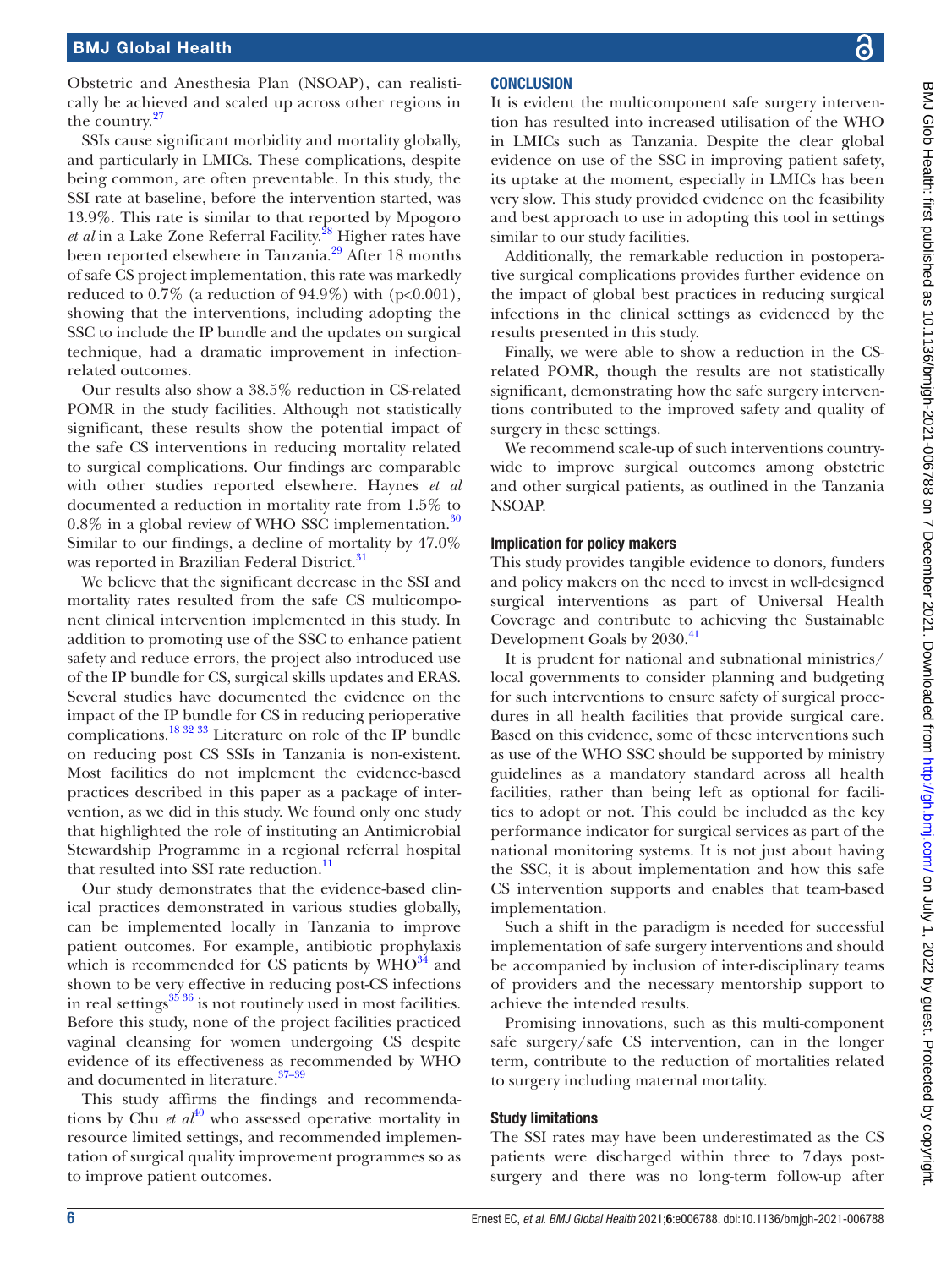discharge. There may also be additional underestimation as SSI rates were determined through chart review, and not through direct observation.

There is a potential of under reporting of the CS-related POMR since patients were not followed up after discharge and may have been referred and reported in other health facilities that were not part of this study. Some of the ten health facilities that were not included in this study are regional referral hospitals and district hospitals.

Other factors beyond the project interventions may have influenced the results to some level because other ongoing support continued to be provided to health facilities by either other implementing partners or the government.

We did not improve the record keeping prior to the study, however, the intervention itself did include a component of data strengthening and data use, and did improve data quality and reporting.

There is also potential selection bias of sampling the CS files, as the complete list of CS patient was sometimes missing due to poor filing system at the health facilities. Some sampled files could not be located and required a lengthy process to find them.

#### Author affiliations

<sup>1</sup>JHPIEGO, Dar es Salaam, Tanzania, United Republic of

2 JHPIEGO, Baltimore, Maryland, USA

3 Johns Hopkins University, Baltimore, Maryland, USA

<sup>4</sup>Program in Global Surgery and Social Change, Harvard Medical School, Boston, Massachusetts, USA

<sup>5</sup>Department of Surgery, Catholic University of Health and Allied Sciences Bugando, Mwanza, Tanzania, United Republic of

<sup>6</sup>Department of Obstetrics and Gynaecology, Bugando Medical Centre, Mwanza, Tanzania, United Republic of

<sup>7</sup> Muhimbili University of Health and Allied Sciences, Dar es Salaam, Tanzania, United Republic of

<sup>8</sup>President Office Regional Authority and Local Government, Dar es Salaam, Tanzania, United Republic of

<sup>9</sup>Ministry of Health Community Development Gender Elderly and Children, Dar es Salaam, Tanzania, United Republic of

<sup>10</sup>Developing Health Globally, GE Foundation, Fairfield, Connecticut, USA

<sup>11</sup>The ELMA Philanthropies Services (U.S.), New York, New York, USA

12 Assist International, Ripon, New York, USA

Acknowledgements Safe Surgery 2020 is a unique multi-stakeholder partnership that transforms surgical systems through an ecosystem approach, implemented by Jhpiego, Dalberg, Assist International, Harvard PGSSC and other stakeholders in surgery, obstetric and anaesthesia care. The work presented here involves the commitment and dedication of a multitude of healthcare workers including health facility managers, surgical providers, anaesthetists and nurses, as well as CS clients, district and regional authorities in Kagera and Mara regions. We are grateful for the leadership and collaboration from the Ministry of Health Community Development Gender Elderly and Children and Presidents' Office Regional Authorities and Local Governments for their contribution to this work. This project was funded under grant number 5R18HS024235-02 from the GE Foundation and grant number 17-F0012 from The ELMA Foundation. The contents are the responsibility of the authors and do not necessarily reflect the views of the GE Foundation or The ELMA Foundation. The funders had no role in the study design, data collection and analysis, decision to publish, or preparation of the manuscript.

Contributors ECE conceptualized and designed the study, managed the data, analyzed and interpreted the results and drafted the manuscript. AH conceptualized the study, interpreted the data and drafted the manuscript. JV conceptualized the study, interpreted the data and drafted the manuscript. LT conceptualized the study, and substatively revised the manuscript. MMB conceptualized the study, analyzed the data and substatively revised the manuscript. LF conceptualized the study

and substatively revised the manuscript. AK, SM, DS, KG, RB, SA, GG, AKihunrwa, BB, DU, YH, CD, BW, DB, MM, CR, AC and AM provided inputs on the discussion and overall write-up. All authors read and critically reviewed the drafts of the manuscript for important intellectual content and approved the final version. ECE accepts full responsibility for the work, the conduct of the study and the decision to publish

Funding The authors have not declared a specific grant for this research from any funding agency in the public, commercial or not-for-profit sectors.

Competing interests The authors declare no competing interests.

Patient consent for publication Not applicable.

Ethics approval The JHSPH IRB reviewed the protocol and determined that it does not qualify as human subjects research and was awarded ethical clearance IRB No: 00007903. In Tanzania, the study was ethically cleared by National Institute of Medical Research with IRB No: NIMR/HQ/R.81/Vol.IX/2716.

Provenance and peer review Not commissioned; externally peer reviewed.

Data availability statement All data relevant to the study are included in the article or uploaded as supplementary information. Not applicable.

Open access This is an open access article distributed in accordance with the Creative Commons Attribution Non Commercial (CC BY-NC 4.0) license, which permits others to distribute, remix, adapt, build upon this work non-commercially, and license their derivative works on different terms, provided the original work is properly cited, appropriate credit is given, any changes made indicated, and the use is non-commercial. See:<http://creativecommons.org/licenses/by-nc/4.0/>.

#### **REFERENCES**

- <span id="page-6-0"></span>1 United Republic of Tanzania, Ministry of Health, Community Development, Gender, Elderly and Children. Tanzania demographic and health survey and malaria indicator survey 2015-2016 2016.
- <span id="page-6-1"></span>2 Bishop D, Dyer RA, Maswime S, *et al*. Maternal and neonatal outcomes after caesarean delivery in the African surgical outcomes study: a 7-day prospective observational cohort study. *[Lancet Glob](http://dx.doi.org/10.1016/S2214-109X(19)30036-1)  [Health](http://dx.doi.org/10.1016/S2214-109X(19)30036-1)* 2019;7:e513–22.
- 3 Bwana VM, Rumisha SF, Mremi IR, *et al*. Patterns and causes of hospital maternal mortality in Tanzania: a 10-year retrospective analysis. **[PLoS One](http://dx.doi.org/10.1371/journal.pone.0214807)** 2019;14:e0214807pone.0214807.
- <span id="page-6-2"></span>4 Sobhy S, Arroyo-Manzano D, Murugesu N, *et al*. Maternal and perinatal mortality and complications associated with caesarean section in low-income and middle-income countries: a systematic review and meta-analysis. *[Lancet](http://dx.doi.org/10.1016/S0140-6736(18)32386-9)* 2019;393:1973–82.
- <span id="page-6-3"></span>5 Meara JG, Leather AJM, Hagander L, *et al*. Global surgery 2030: evidence and solutions for achieving health, welfare, and economic development. *[Lancet](http://dx.doi.org/10.1016/S0140-6736(15)60160-X)* 2015;386:569–624.
- <span id="page-6-4"></span>6 Rickard J, Beilman G, Forrester J, *et al*. Surgical infections in lowand middle-income countries: a global assessment of the burden and management needs. *[Surg Infect](http://dx.doi.org/10.1089/sur.2019.142)* 2020;21:478–94.
- <span id="page-6-5"></span>7 Biccard BM, Madiba TE, Kluyts HL. African surgical outcomes study (ASOS) Investigators. perioperative patient outcomes in the African surgical outcomes study: a 7-day prospective observational cohort study. *Lancet* 2018;391:1589–98.
- <span id="page-6-6"></span>8 Akoko LO, Mwanga AH, Fredrick F. Risk factors of surgical site infection at Muhimbili national Hospital, Dar ES Salaam, Tanzania. *East and Central African Journal of Surgery* 2012;17:12–17.
- 9 Herman AM, Massenga G, Chilonga KS, *et al*. Surgical site infection: the rate and antimicrobial sensitivity pattern in Electively operated surgical and gynecological patients at Kilimanjaro Christian medical centre, Northern Tanzania. *[J Surg Surgical Res](http://dx.doi.org/10.17352/2455-2968.000034)* 2017;3:001–5.
- 10 Manyahi JP, Kibwana U, Sensa V. Predictors of surgical site infections among patients undergoing open urological surgery at a tertiary Hospital, Tanzania: a cross sectional study. *[Research Square](http://dx.doi.org/10.21203/rs.2.10745/v1)*.
- <span id="page-6-8"></span>11 Gentilotti E, De Nardo P, Nguhuni B, *et al*. Implementing a combined infection prevention and control with antimicrobial stewardship joint program to prevent caesarean section surgical site infections and antimicrobial resistance: a Tanzanian tertiary hospital experience. *[Antimicrob Resist Infect Control](http://dx.doi.org/10.1186/s13756-020-00740-7)* 2020;9:69.
- 12 Kumburu HH, Sonda T, Mmbaga BT, *et al*. Patterns of infections, aetiological agents and antimicrobial resistance at a tertiary care hospital in northern Tanzania. *[Trop Med Int Health](http://dx.doi.org/10.1111/tmi.12836)* 2017;22:454–64.
- 13 Manyahi J, Matee MI, Majigo M, *et al*. Predominance of multi-drug resistant bacterial pathogens causing surgical site infections in Muhimbili national Hospital, Tanzania. *[BMC Res Notes](http://dx.doi.org/10.1186/1756-0500-7-500)* 2014;7:500.
- <span id="page-6-7"></span>14 Nyberger K, Jumbam DT, Dahm J, *et al*. The situation of safe surgery and anaesthesia in Tanzania: a systematic review. *[World J Surg](http://dx.doi.org/10.1007/s00268-018-4767-7)* 2019;43:24–35.